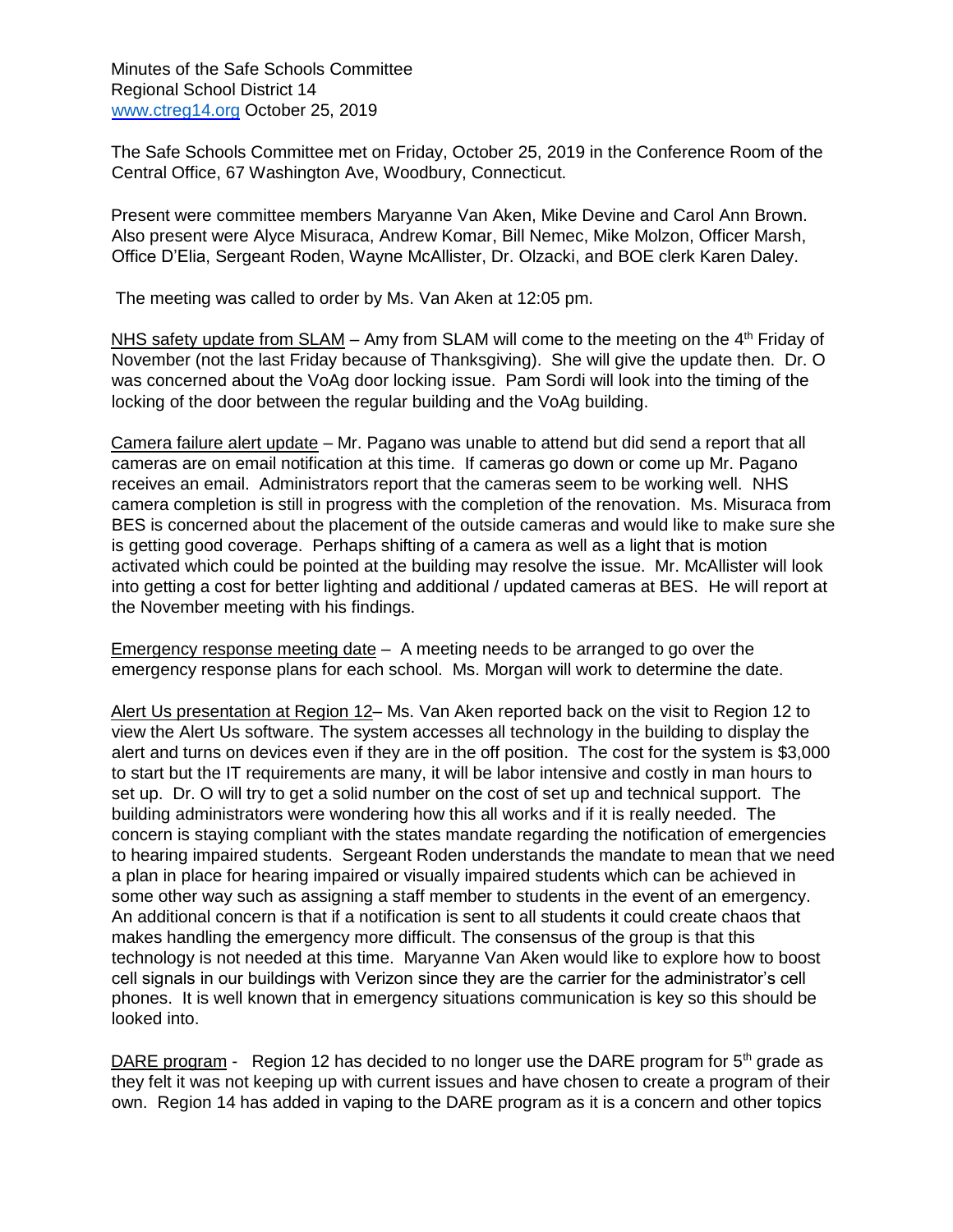can be added as well if the district feels the needs arise. It is helpful to stay with the known program so parents do not question the teaching and topics. Officer D'Elia supports staying with the DARE program rather than trying to create something on their own and to look into offering more through the DARE program and to consider adding in an 8<sup>th</sup> grade curriculum. Ms. Misuraca feels like it would be better to continue in  $6<sup>th</sup>$  grade rather than waiting until  $8<sup>th</sup>$ grade. Mr. Nemec reports that the Heath Curriculum does cover some topics that are part of the DARE program so the teaching doesn't end at  $6<sup>th</sup>$  grade, it just becomes part of the Health curriculum. Students are actually looking for a continuance of this program and they enjoy having the SRO's in the classroom teaching these topics. The next step is to review the health curriculum and look at the DARE curriculum to see what pieces can possibly be added into it. The DARE curriculum must be taught by a DARE instructor and it has been found that students tend to be more attentive when a Police Officer is speaking. Parents have expressed that they would like to see it in the later years when students are really beginning to make the decisions on the topics being covered. The group would like to see DARE topics integrated into the health curriculum moving forward.

School safety plan – The report is due November  $1<sup>st</sup>$ . Wayne McAllister said that it is ready to go.

Release of public information – No one is entitled to arrest information of juveniles. Sergeant Roden is concerned about social media and the incorrect information being spread. He is not sure how to correct lies that are spread on social media. People do have the right to free speech but it is important to figure out how to address the issue of false information being posted on social media. The committee would like a group statement from the Police and the Region addressing the exact lie that was posted on social media to correct the record of the situation. Dr. Olzacki will make sure it is put in Voices and Waterbury Republican as a press release. The group acknowledges that we need to find a way to get the public to trust that the information we are giving is the only information they should be relying on. The district should consider a community conversation to address children and adults on social media.

Emergency phones for each building – Ms. Morgan will give an update on this at the next meeting.

SRO MOU – There have been incremental pay increases since the SRO program began. The \$55,000 that is currently written needs to be increased in order to continue the program. The Board and Towns need to review. SRO's will come back with a number and get back to Dr. Olzacki. Numbers will be brought to the committee at the next meeting. Members have requested a copy of the MOU and the addendum to review the job descriptions.

## Public Comment - none

Other Business – Conversation regarding background checks occurred to go over how the process works. Once the check is complete it is put in a tracking sheet that can be viewed by select Region 14 staff. Generally, they are done on the  $1<sup>st</sup>$  and  $15<sup>th</sup>$  of the month. They can be rushed through but there does need to be time for turn around. RAPTOR only does the sex offender check, not the full background check. There was discussion on possibly suggesting to parents to do the volunteer background check at the start of the school year.

Film to cover the glass to the SRO, Conference Room and Social Workers Office at NHS to create a one-way vision is being explored.